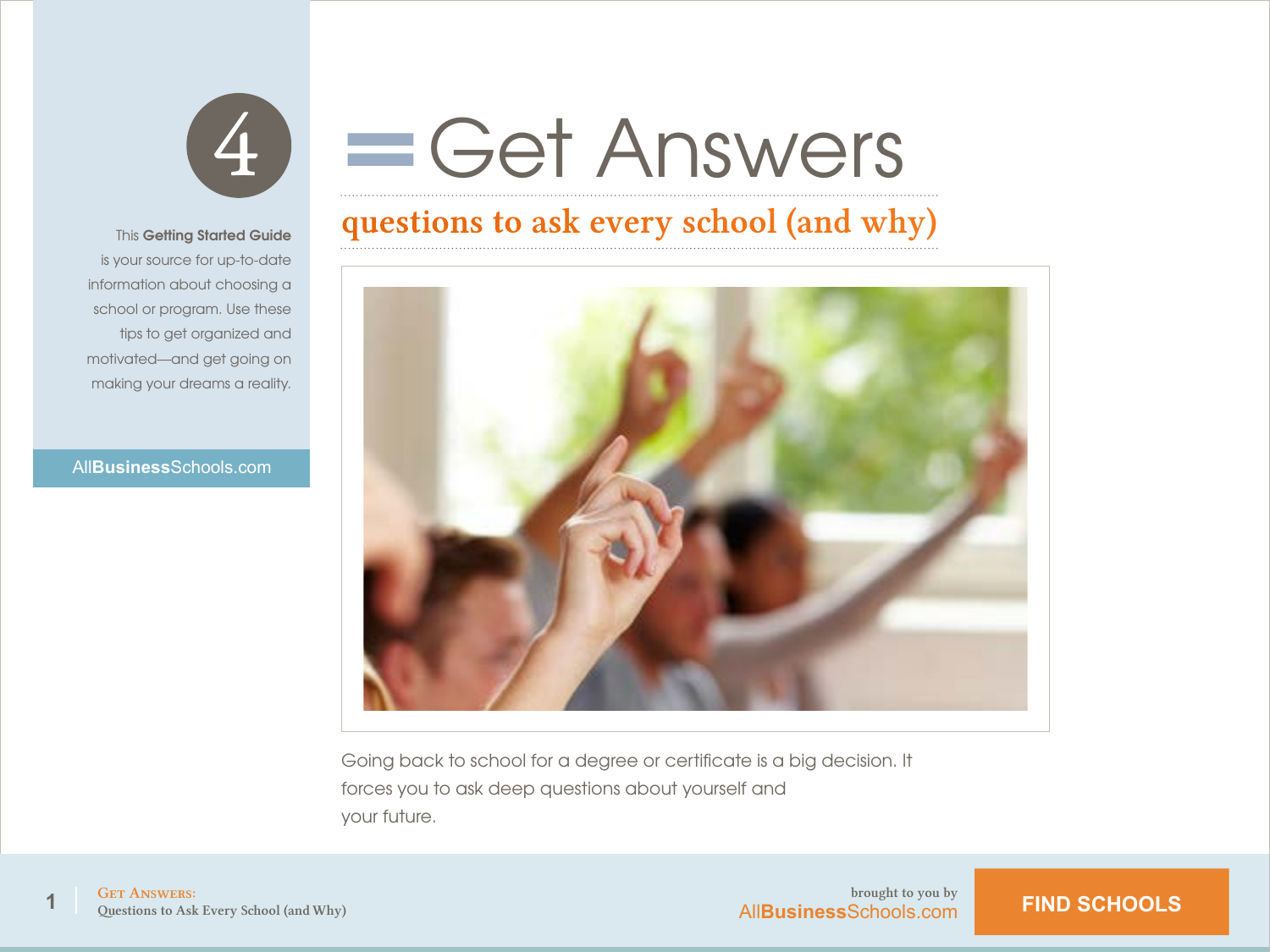Before you research any schools, turn a lens on yourself. Use these prompts to take a closer look at your motivations, values and goals.

## $=$  Questions to ask yourself.

- What am I good at? What am I not good at?
- Is there a career out there I would love that I haven't thought of yet?
- Where do I want to be in five years? Ten years?
- What matters most: happiness, job security, or financial success?
- What does success mean to me?
- What do I really want to be when I grow up?

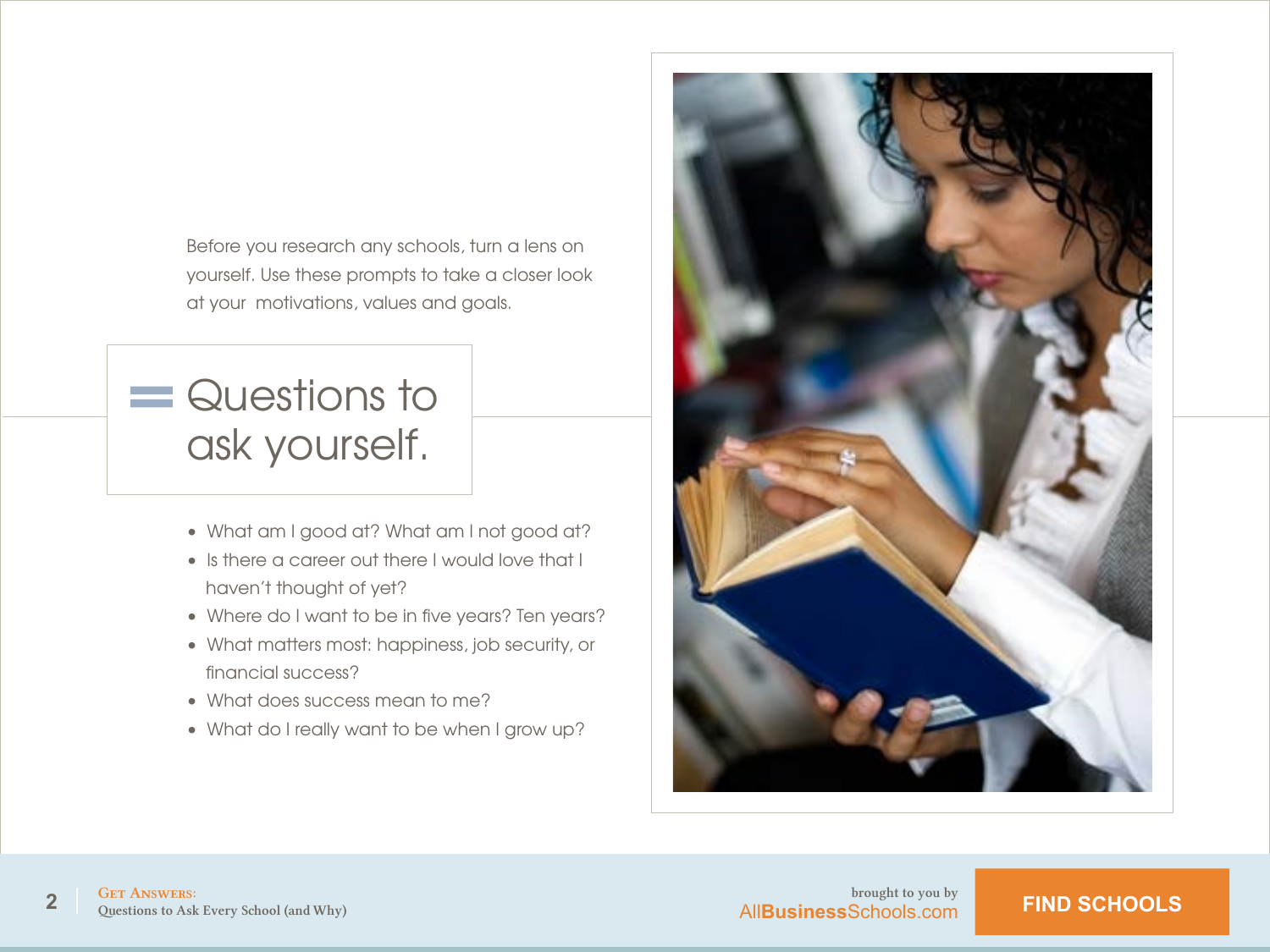

#### acceptance criteria

- How do you decide who gets accepted?
- What are the prerequisites?
- How important are grades?
- Do I have to take an entrance exam, such as the SAT, GRE or GMAT?
- How do you factor work and life experiences into your decisions about admissions?

## $=$  Questions to ask schools.

### Why ask?

Some schools care a lot about their applicants' grades and test scores. Others have a more flexible admissions policy that welcomes a wider variety of students.

Life and work experience can count for as much as—if not more than—grades and test scores. Be sure to ask. School websites and brochures might not cover this topic in detail.

Sometimes the best way to learn about a field that interests you is to talk to someone who teaches in that department.

Recent graduates and experienced professionals in your field can also be great resources.

|  | <i>Notes</i> |  |
|--|--------------|--|
|  |              |  |

Use this space to take notes when you speak to a school advisor.

## ? classes offered

- Who can I talk to about the program I want to study?
- What career counseling services do you offer?
- Can I sit in on some classes before I decide whether your school is the right fit for me?
- Is there an alumni network I can reach out to with questions about your graduates' student experiences and careers?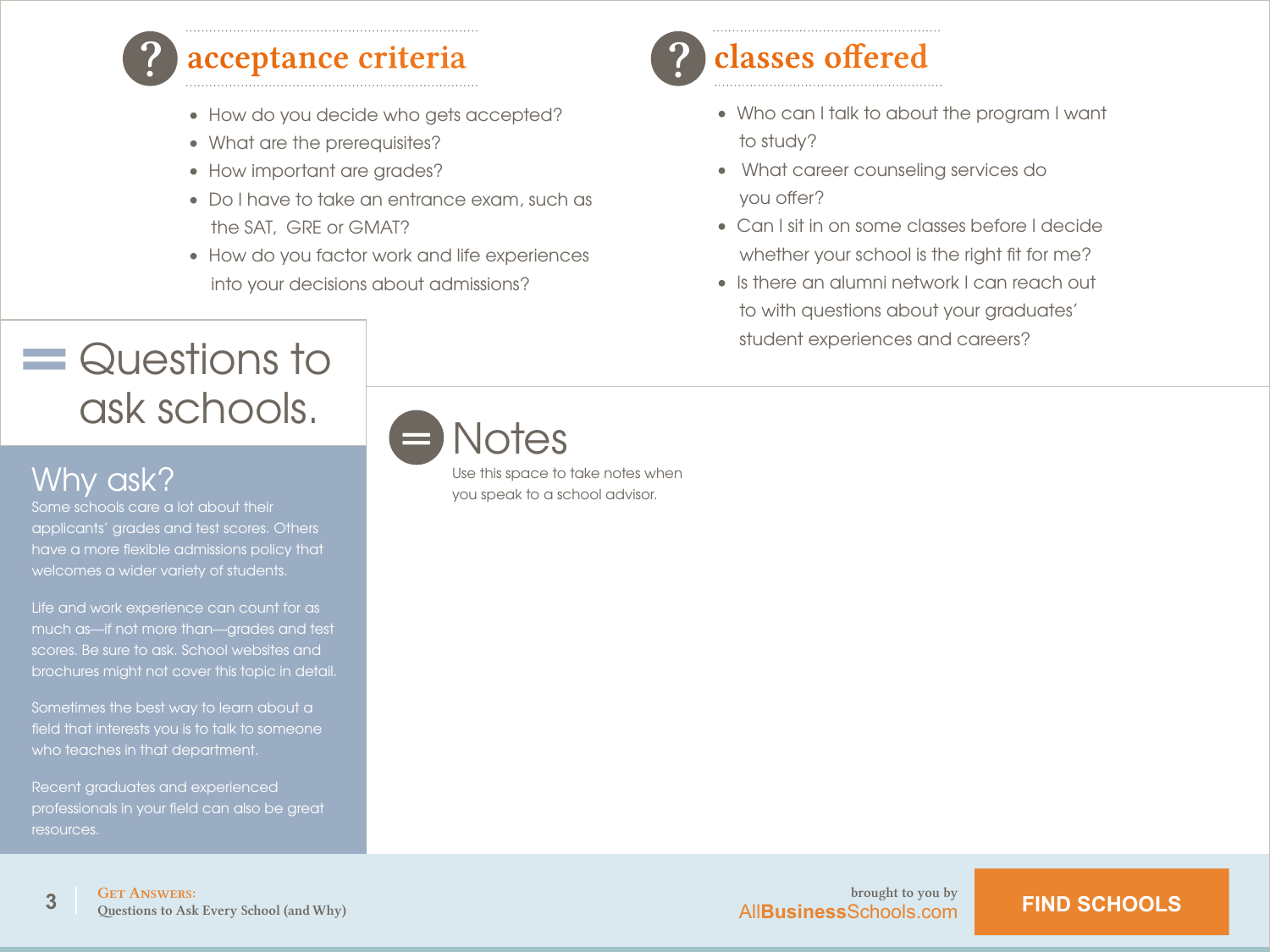

- How much flexibility will I have when it comes to choosing classes?
- Can I take classes at night or on weekends?
- Can I study part-time some semesters and fulltime others?
- Can I take some classes online and others on campus?

## expected cost

- How much will it cost me to go to school?
- How much is tuition?
- How much will books cost?
- What about housing?

#### Why ask? Every school is different.

programs, some are all online, and others offer a mix.

Education is a big investment. The first step to mapping out a smart budget is adding up all your costs.

Don't let the numbers discourage make it work out.

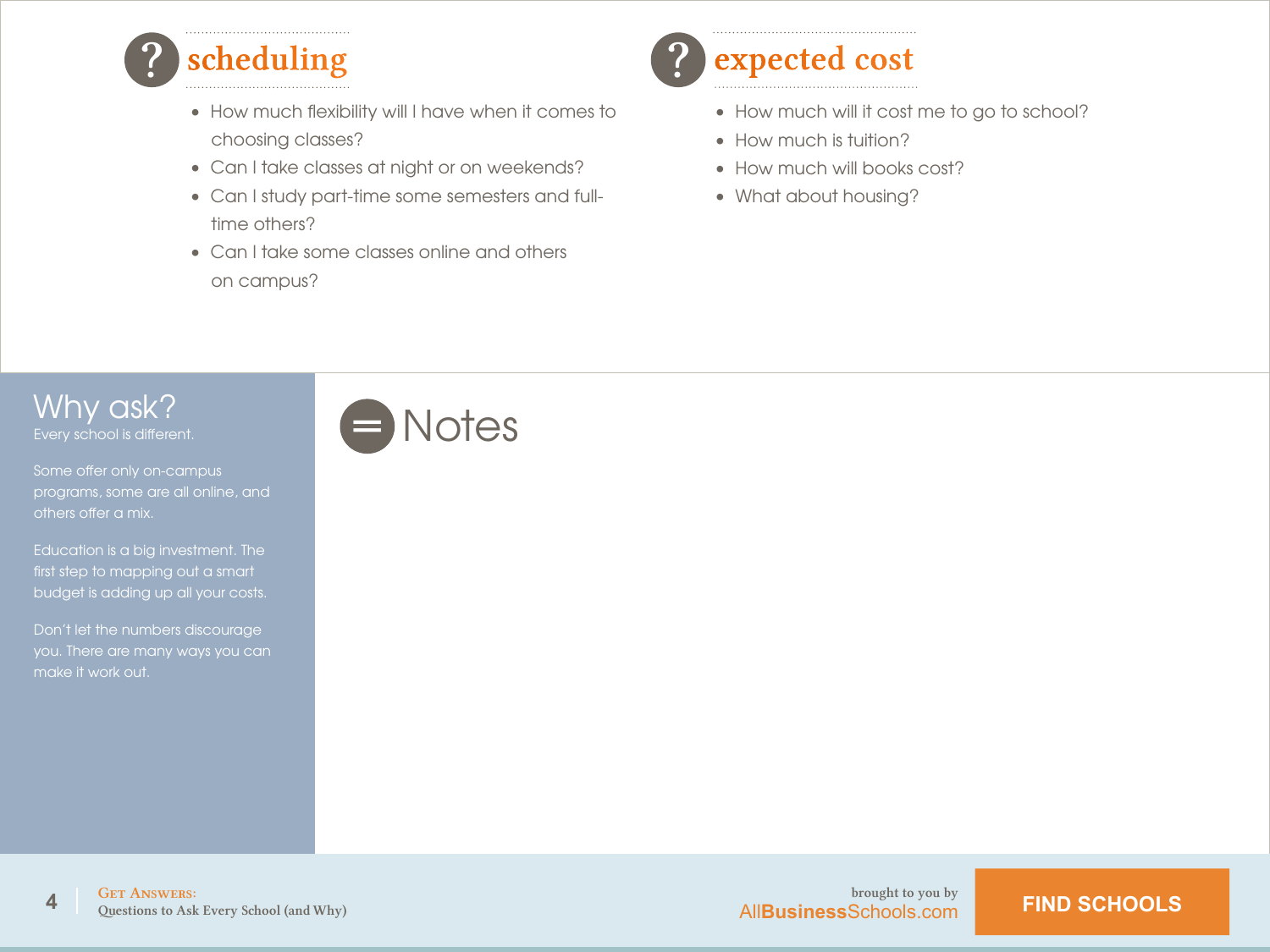

### financial resources

- What scholarships, grants, work-study programs or loans are available?
- How many of your students rely on financial aid?
- How much of that aid comes in the form of loans?
- How much class time do I need each term to remain eligible for financial aid?
- What's the average amount of debt your students have when they graduate?

## accreditation

- Are your school and the program I'm interested in accredited?
- By what organizations?
- Where can I find more information about your accreditation(s)?
- If you're not accredited, how do you assure students that your programs are of high quality?

#### Why ask?

Nationally, about two thirds of undergrads rely on some form of financial aid.

The federal government is the biggest source of financial aid for students, and loans--which have to be repaid--make up the biggest single chunk of federal aid. Grants, scholarships and work-study earnings do *not* require repayment.

Some loans, grants, and scholarships require a minimum number of credit hours for students to receive aid. Ask a financial aid officer for details.

According to U.S. News & World Report, the average amount of undergrad debt in the U.S. is about \$28,400 as of November, 2014.

Accredited schools and programs have to meet high quality standards.

Federal financial aid is only available to schools accredited by organizations recognized by the U.S. Department of Education.

certification exams are available only to graduates of accredited programs.

Attending an accredited institution may give you a competitive advantage in the job market.



**AllBusiness**Schools.com **FIND SCHOOLS**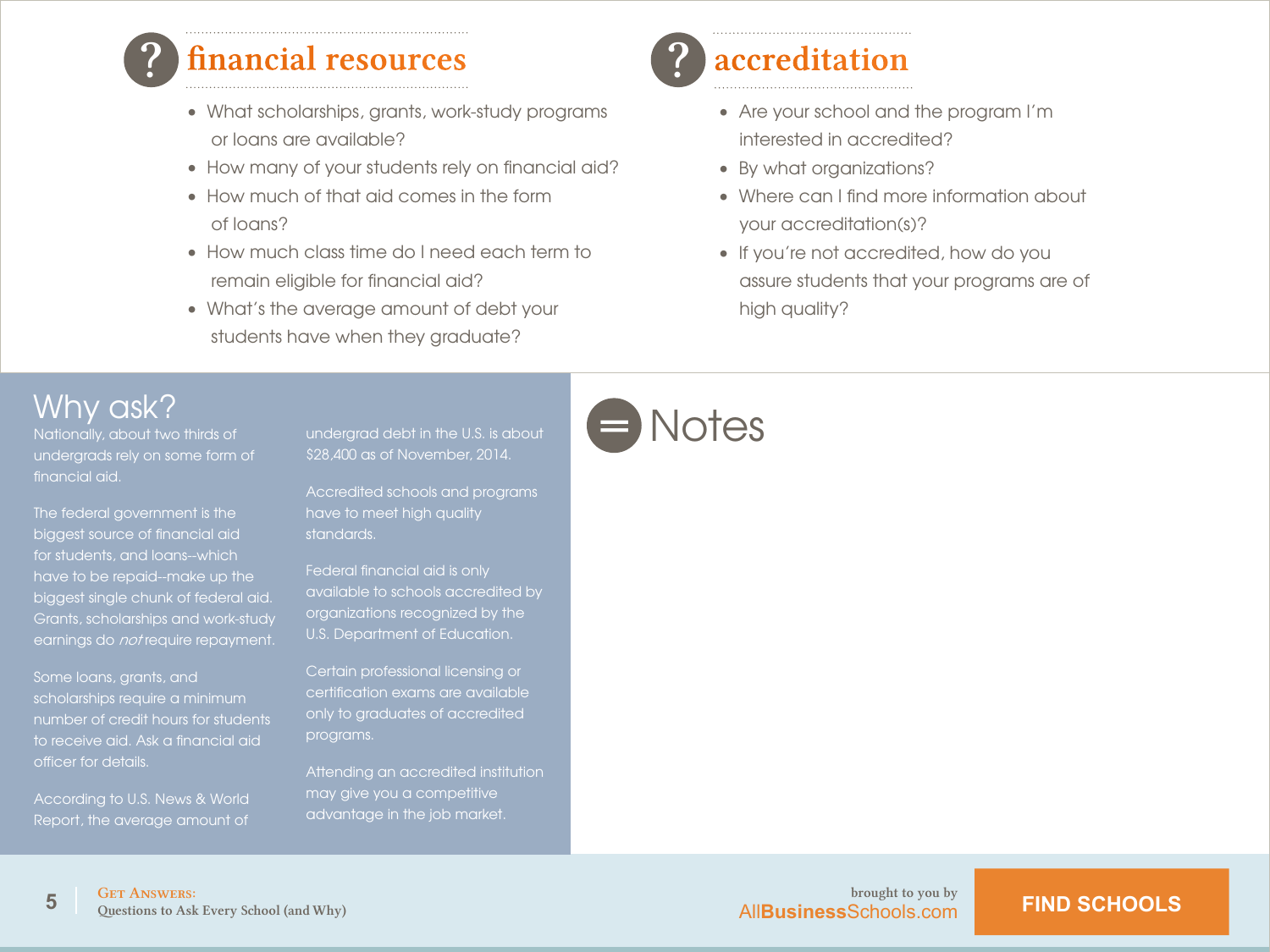

- Do you accept transfer credits from other schools?
- How do I go about getting my credits transferred?
- What is the appeals process if my credits are not accepted and I want to challenge the decision?
- What is your student retention rate?

## graduation rates

- What's your on-time graduation rate?
- Is increasing your graduation rate a high priority?
- How many of your students get jobs within six months of graduating?
- What job placement services do you offer?
- What are some of the top employers who hire your graduates?\*

\*Be sure to mention the program you're interested in.

### Why ask?

transferred from other schools, but you need to find out if the actual credits you earned will apply to your program.

The transfer process can be adviser who specializes in helping transfer students. (in many cases,

If most students stick with a school until they graduate, that might suggest that they're happy with the school.

The on-time graduation rate is a with lots of post-traditional students who work while going to school.

These students typically take longer to finish their degrees.

ALso keep in mind: Most graduation rates do not yet factor in the ebb and flow of transfer students—a very large contingent.

Schools are under pressure to students once they graduate.

A big no-no to listen for: Schools cannot promise that a degree will land you a job. It might increase the odds, but don't believe any claim that a degree is a guaranteed ticket to a certain job.

#### Notes =

Use this space to take notes when you speak to a school advisor.

**AllBusiness**Schools.com **FIND SCHOOLS**